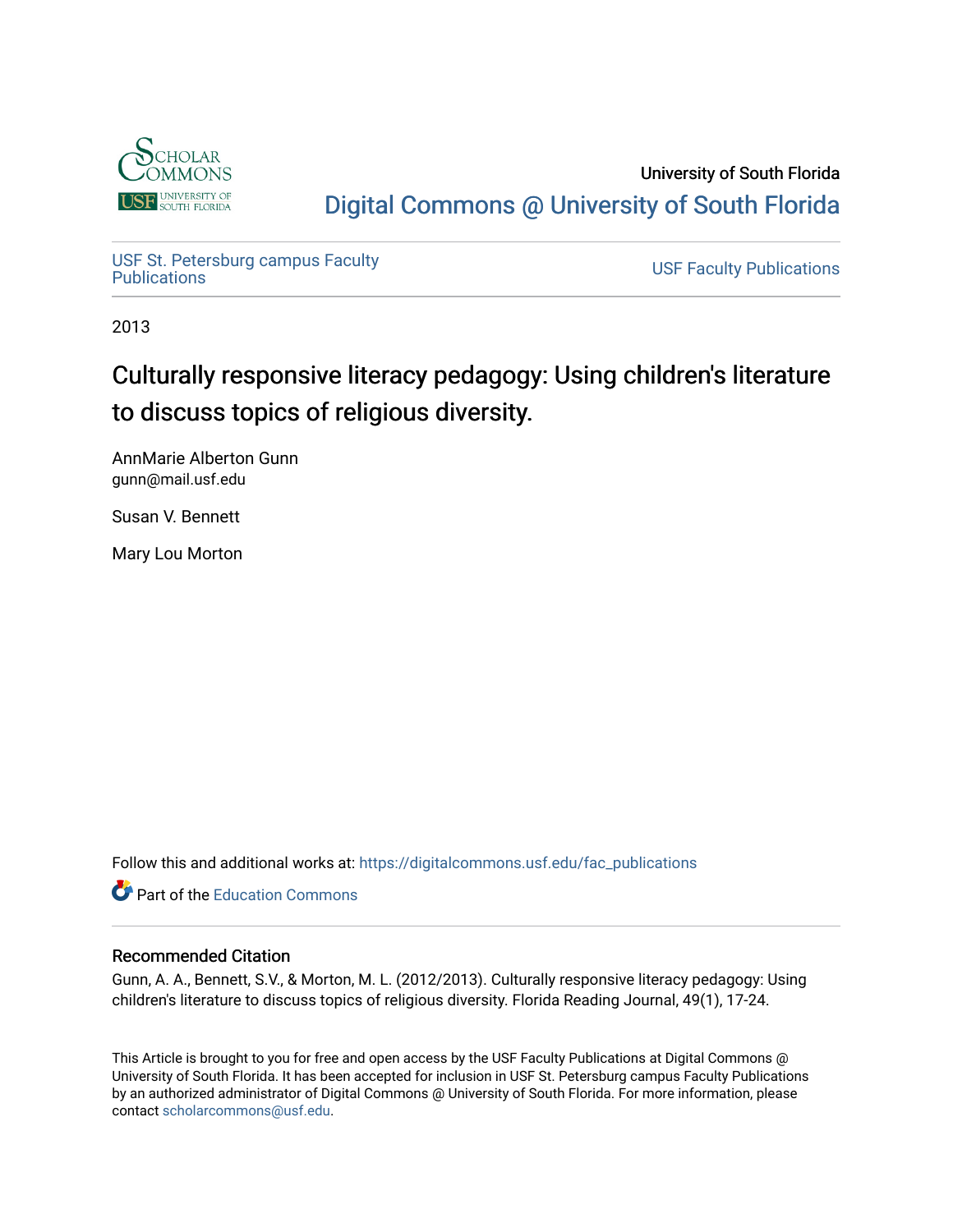# **CULTURALLY RESPONSIVE LITERACY PEDAGOGY: USING CHILDREN'S LITERATURE TO FACILITATE DISCUSSION ABOUT RELIGIOUS DIVERSITY**

AnnMarie Alberton Gunn Ph.D. University of South Florida St Petersburg

> Susan V. Bennett, Ph.D. University of Mississippi

### Mary Lou Morton, Ph.D. Walden University

**Abstract**: As the US demographics continue to become more diverse, schools will need to continue to adopt pedagogies and practices that support their students from diverse cultural backgrounds. While a large body of research supports teachers adopting a culturally responsive pedagogy and supporting diverse students, there is limited research on supporting students from diverse religious backgrounds (Subedi, 2006). This article urges teachers to discuss topics of religious diversity using children's literature. The authors argue that using multicultural literature is one component of adopting a culturally responsive literacy pedagogy that can dismantle stereotypes and helps students develop their cultural competence (Al-Hazza & Bucher, 2008). The authors offer suggestions on evaluating children's literature and offer a small sample of recommended books that can be used to facilitate topics of religious diversity.

As our nation continues to become more culturally diverse, it is imperative that teachers address the changing diversity in their classrooms. The US Census Bureau (1999) projects that by 2050, 47% of the US population will be non-white, and this trend is expected to continue. Many scholars have called for classroom teachers and teacher educators to embrace a culturally responsive pedagogy due to this influx of students from diverse backgrounds in the United States (Gay, 2002; Ladson-Billings, 1995; Phuntsog, 2001). However, in US schools, the topic of religious diversity is often avoided and considered uncomfortable or too controversial.

The majority of research about cultural diversity issues neglects to separate the different elements of culture, such as religion. Culture comprises a person's identification with their nationality, language, sexual orientation, religion, gender, socioeconomic class, and race (Banks, 2006). Douglass (2002) states that religious beliefs, practices, and communities influence how people live. In essence, religion plays a significant role in many people's lives. Subedi (2006) asserts that

because our schools are rooted in American and Christian epistemologies, students whom embrace or come from religions other than mainstream Christianity "face difficulties in negotiating everyday school practices" (p. 227). As our country continues to become more diverse, it is imperative that teachers renegotiate how to talk about religion in their classrooms.

In our recent research (see Bennett, Gunn, & Morton, 2012), we interviewed four inservice and preservice teachers from diverse religious backgrounds: (a) Lara, a recentlygraduated preservice teacher, who identified as a Latter Day Saint; (b) Lynn, a preservice teacher in an alternative certification graduate program, who identified as Sikhi; (c) Fatim, an in-service teacher in an Islamic school, who identified as Muslim; and (d) Dana, an inservice teacher in a public school, who identified as Jewish. Four themes emerged from this study:

• *Separation of church and state:* Participants' beliefs of whether church and state should be separate.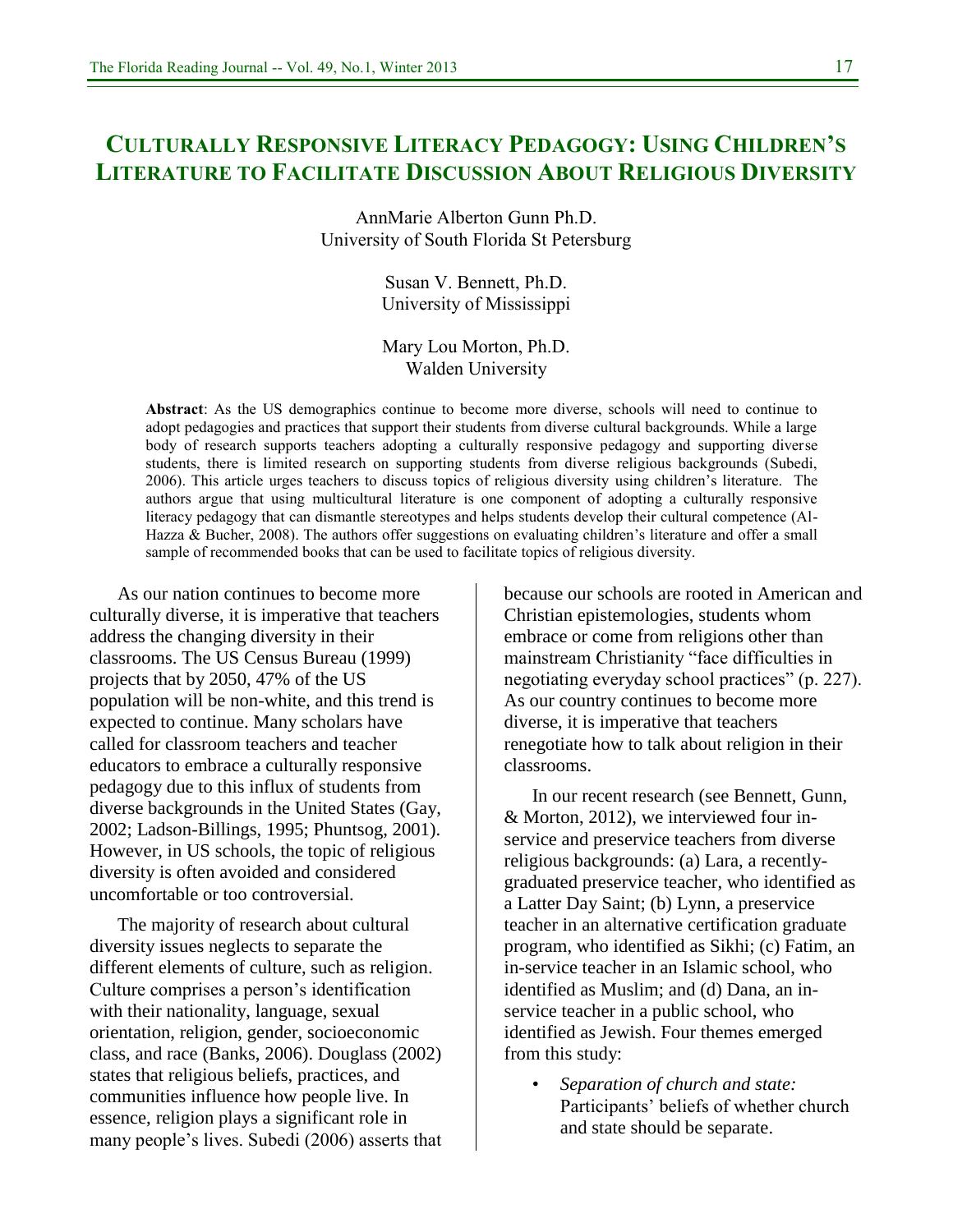- *Social justice*: Teaching as a way to make a difference, not just an academic curriculum.
- *Respect for religious diversity:* Respect of students' rights, making a student comfortable in the classroom, knowing your students, and not objecting to others religious/spirituality within different contexts.
- *Personal beliefs:* Connects issues that conflicted or made some impact, such as discomfort, on the participants' personal beliefs.

These themes interconnect significantly as a call to teach for social justice and to make a difference in students' lives. All four teachers believed the classrooms should create a safe environment that illustrates respect for individual students' culture, beliefs, and religious diversity. Each participant experienced discomfort due to mainstream Christian privilege (Blumenfeld, 2006; Schlosser, 2003). Lynn and Fatim witnessed prayer at school and work-related functions where they were expected to participate, Dana felt isolated due to Christmas discussions in school, Lara dialogued with an instructor about course content not being sensitive to her beliefs, and Fatim endured uneasiness with classmates' conversations of alcohol and sexual relations. These conflicts with their personal religious beliefs within public schools and in Colleges of Education strengthened their dedication and commitment to "giving back to the community." From our findings, we recognized the need for teachers to not only have strategies to teach all students, but the necessity for them to develop their understandings about diverse religious cultures and to become aware of the literature that offers an approach to discuss religious diversity in a student friendly manner. Because multicultural education is multi-faceted and complex, we chose to focus on one "culturally" responsive literacy practice" (Gunn, 2011) to discuss religious culture through meaningful,

high-quality, effective children's multicultural literature (Livingston & Kurkjian, 2005).

#### **Why Talk About Religion?**

―The discourse of religion in schools contains power dynamics since it influences how critical topics, such as knowledge, culture, and identity are interpreted in everyday settings" (Subedi, 2006, p. 236). Many teachers are uncomfortable talking about religion in their classrooms, yet many schools continued to celebrate the traditional Christian holidays, such as Easter and Christmas, which further marginalizes non-Christian students. Holidays and celebrations are important topics in schools because they offer interesting and relevant opportunities for students to learn about cultures different than their own and to develop awareness of how religion influences cultures. However, the exploration of holidays should occur throughout the school year and not be limited to December, a month in our society devoted to a mainstream Christian holiday. Evans and Gunn (2011) discuss that many times we take a taco and egg roll approach to culture, where instead we need to take a deeper look at the contributions and achievements different cultural group. These authors asserted:

Indeed, recognition and celebration of cultural diversity is important; cultural awareness begins with knowledge of cultural diversity, respect for that diversity, and the general recognition that ethnic groups have different values. However, in order to impact achievement, educators must move beyond the perspective of celebratory multiculturalism.  $(p.7)$ .

Noddings (2008) proposed that informed people have a greater understanding of themselves and others; and hopefully, this understanding leads to acceptance versus intolerance for people who practice different religions. Green and Oldendorf (2005) further explain that when teachers and children engage in learning about religious diversity they can further develop empathy and global understandings beyond their own experiences. Without knowledge of diverse religions,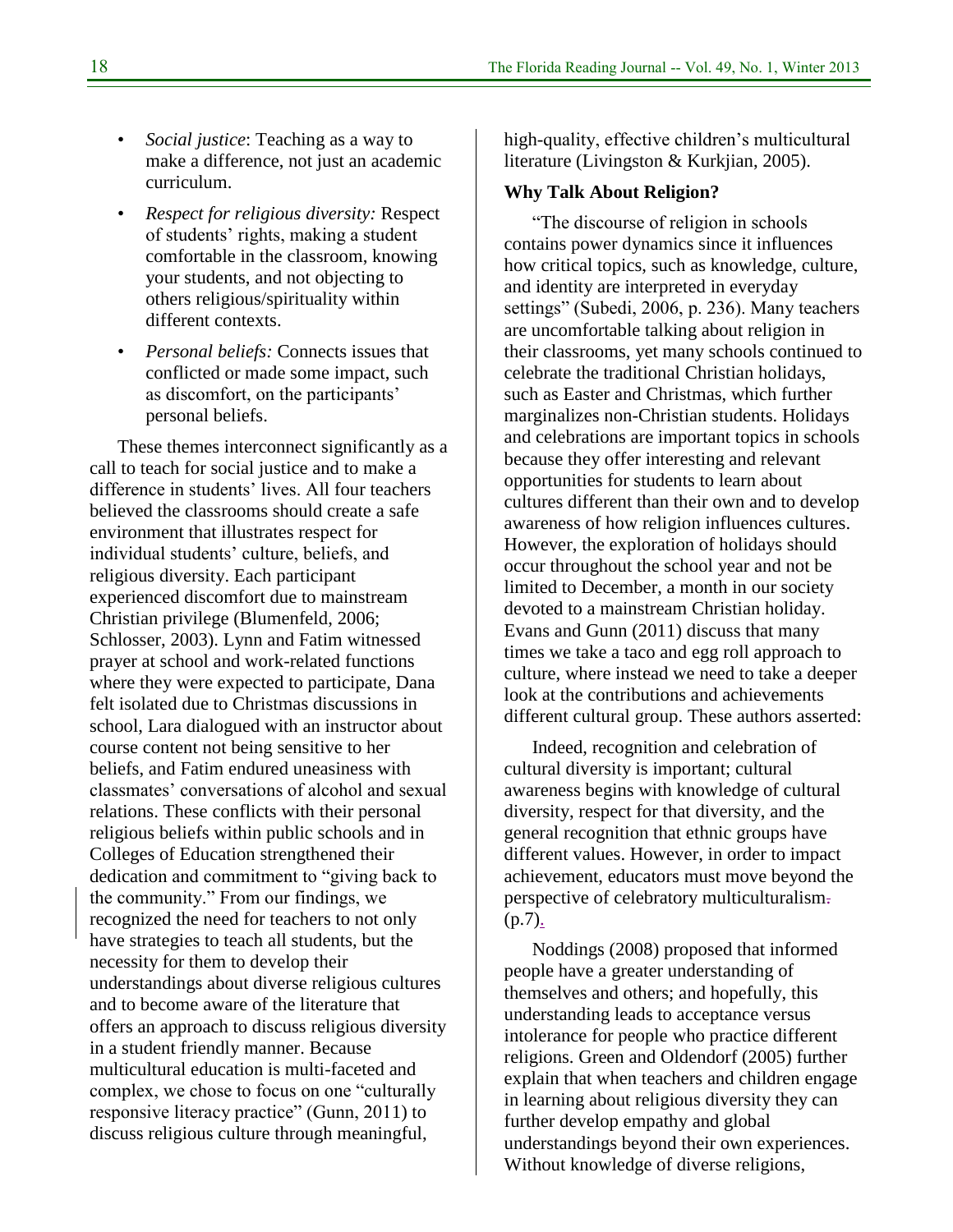misconceptions about minority religions and possible silencing of non-Christian individuals can prevail.

#### **What to Talk About?**

Researchers suggested students learn about diverse religions with respect for all students' beliefs in the classroom (Dever, Whitaker, & Byrnes, 2001; Noddings, 2008). Instruction should "neither promote nor denigrate the ideals of faith" (Douglass, 2002, p. 33). Ayers and Reid (2005) offered some ideas for teaching about religion including: (a) teaching religion as a subject, not as a practice, (b) teaching without students attempting to agree or disagree with aspects of different religions, and (c) teaching about a wide variety of religions, but not describing any as better or worse than others.

For young children, sharing their stories can be a vehicle to open conversations about religion and diversity. Tisdell (2006) suggest that classroom teachers should welcome students' spirituality into the classroom through the sharing of cultural histories, creative projects, different types of literature, and any experiences that stimulate cross-cultural understandings. Tisdell also purports these ideas might provide support for transformative educational experiences in which students from all backgrounds learn and develop a sense of community and acceptance. Teachers should consider how religious beliefs can affect all aspects of culture, and navigate these conversations as steps in an education journey, not as a spiritual pursuit.

#### **Books that Contain Religious Topics**

We would like to suggest multicultural children's literature as a culturally responsive literacy practice for raising children's awareness of the many religions and religious traditions in our world (see Table 1). Crisp (2012) defined multicultural literature as consisting of "those books by and about" populations that have traditionally been underrepresented..." (p. 27). Reading and discussing multicultural literature fosters opportunities for students to not only learn about world religions, but to explore commonalities and differences amongst people from a variety of places and religious practices (Dever, Whitaker, & Byrnes, 2001). Au (2011) stated:

…many teachers and publishers seem to believe that the reason for introducing children to multicultural literature is to 'teach them that people are more alike than different.' They do not seem to understand that celebrating and maintaining differences may be equally, if not more important to students of diverse backgrounds (p. 17).

The books, images, posters, awards, bulletin board items, and the holiday celebrations that are used in the classroom comprise the hidden curriculum, which teaches students what and whom is valued in school (Gay, 2002; Rychly & Graves, 2012). Therefore, we argue that every book we choose to read with and to our students needs to be a piece of multicultural literature that affords students the opportunity to learn about each other. Green and Oldendorf (2005) stated exploration of children's literature can help children and teachers learn about religious diversity and that, "children can strengthen their understanding of their own belief systems as well as their understanding of others' beliefs by hearing stories about people from a variety of religions" (p. 211). Our classrooms need a plethora of powerful pieces of multicultural literature with rich illustrations that enable teachers to "bring the wonders of the world into the classroom" (Livingston & Kurkjian, 2005).

Multicultural children's literature offers teachers and students a space to explore diverse characters and themes represented in the stories. The discussion can then focus on the culture of a particular story or character and not a student or teacher's personal belief. Teachers can navigate the conversation of religion through the events, settings, themes, and characters presented in the piece of multicultural children's literature. This list can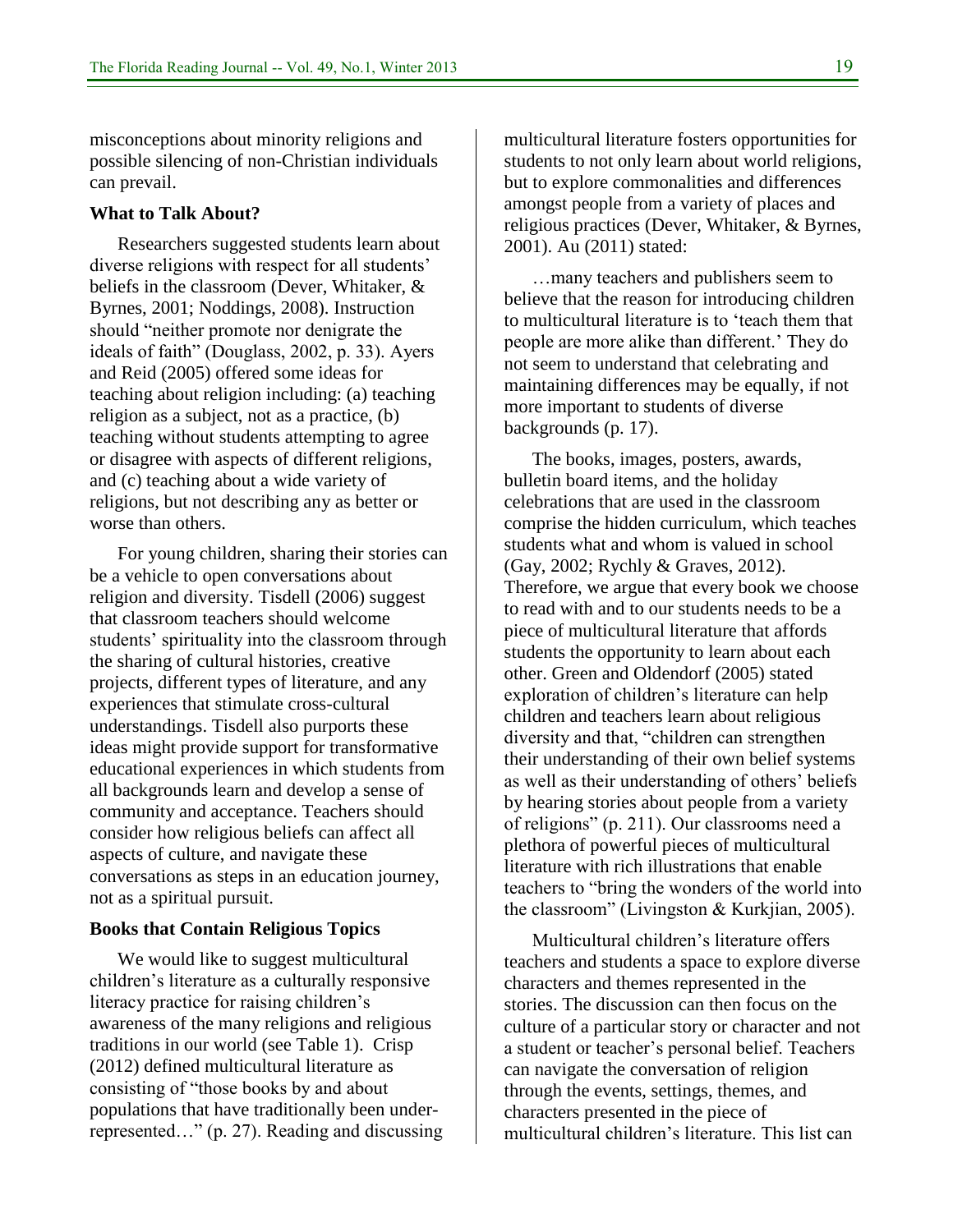assist teachers as they navigate the flow of conversation and make the topic more comfortable and less driven by fear and anxiety.

Award lists and research articles offer teachers an excellent way to select children's literature for their classroom. However, many times educators will select their own books. Based on the research of several authors (Al-Hazza & Bucher, 2008; Livingston & Kurkjian, 2005; Morgan, 2008/2009), we offer a series of questions for teachers to consider when evaluating a multicultural book:

- 1. Do the components (theme, plot, setting, characters) of the book exhibit the characteristics of a well written piece of children's literature?
- 2. Does the theme of the book have the potential, through a teacher lead discussion, to advance the reader's understanding of the religion portrayed in the book?
- 3. Does the book include accurate information or facts embedded within the story about the religion portrayed in the story?
- 4. Does the book avoid bias and stereotypes?
- 5. Does the book have components that are relevant to the reader's own life and have the power to positively shape his or her cultural consciousness?

### **Conclusion**

We no longer can ignore perplexing and cumbersome topics about religion because of fear or anxiety. Exclusion of religion can negatively impact students from diverse backgrounds by allowing stereotypes to persist and increase alienation. We believe teachers need to talk with their students about how religious and spiritual beliefs are not only

diverse around the world but within the school's community, which includes the principal, other teachers, staff, parents, and other students.

We have recommended a small sample of powerful pieces of children's multicultural literature that we believe fosters understanding and respect for diverse religious and cultural groups. These books can be used as a vehicle for raising children's awareness of the many religions and religious traditions in our world. Reading multicultural literature can create opportunities for students and teachers to learn about world religions and provide a space to explore commonalities and differences among people from a variety of places and religious practices (Dever, Whitaker, & Byrnes, 2001).



'Additional programs available in Literacy Studies, Elementary Education or Early Childhood coedu.usf.edu/main/departments/ce/literacy\_studies/masters.php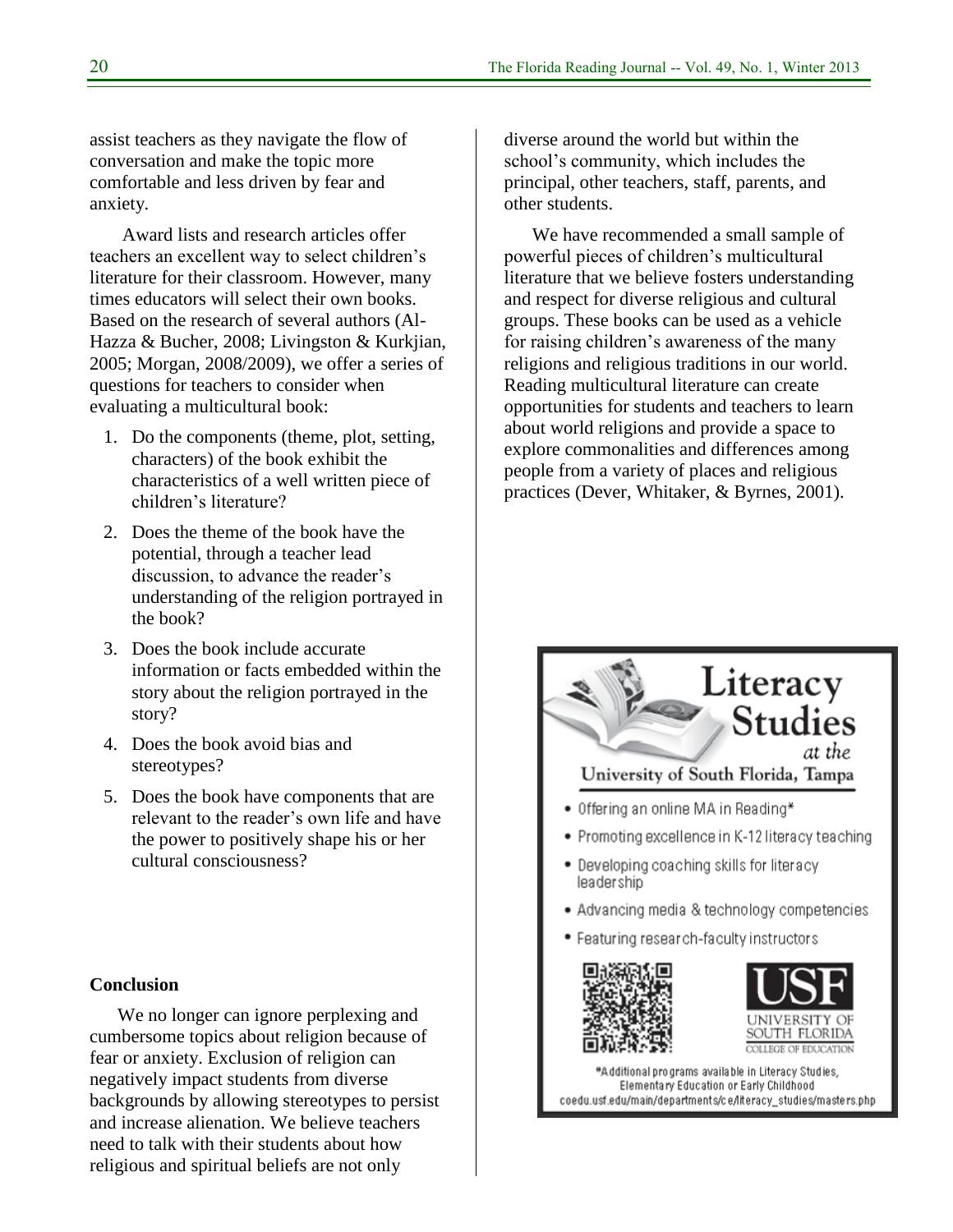|             | Title                                       | Authors                                             | Subject Matter                      |
|-------------|---------------------------------------------|-----------------------------------------------------|-------------------------------------|
| Non-Fiction | Coming to America: A<br>Muslim Family Story | Bernard World                                       | Immigration                         |
|             | Faith                                       | Maya Ajmera, Magda<br>Nakassis & Cynthia<br>Pon     | Religious and cultural<br>diversity |
|             | Kids Books of World<br>Religion             | Jennifer Glossop &<br>John Mantha                   | Religious and cultural<br>diversity |
|             | One World Many Religions                    | Mary Pope Osborne                                   | Religious and cultural<br>diversity |
|             | Diwali: Hindu Festival of<br>Lights         | Dianne M. MacMillian                                | Diwali                              |
|             | My First Ramadan                            | Karen Katz                                          | Ramadan                             |
|             | The Butterfly                               | Patrica Polacco                                     | World War II                        |
|             | Day of Amed's Secret                        | Florence Parry Heide<br>& Judith Heide<br>Gilliland | Family in Egypt                     |
| Fiction     | Tree of Cranes                              | Allen Say                                           | Eastern and Western<br>Culture      |
|             | The Night of the Moon                       | Hena Khan                                           | Muslim Holiday Story                |
|             | Seven Candles for Kwanzaa                   | Andrea Davis Pinkney                                | Kwanzaa                             |
|             | Going Home                                  | Eve Bunting                                         | Mexican Family's<br>Christmas       |
|             | Lighting a Lamp: A Diwali<br>Story          | Jonny Zucker                                        | Diwali                              |
|             | The Dancing Dragon                          | Marcia K. Vaughn                                    | Chinese New Year                    |
|             | New Year At the Pier                        | April Halprin &<br>Stephane Jorisch                 | Rosh Hashanah                       |
|             | The Trees of the Dancing<br>Goats           | Patricia Polacco                                    | Hanukkah and Christmas              |
|             | Mrs. Katz and Tush                          | Patricia Polacco                                    | Passover                            |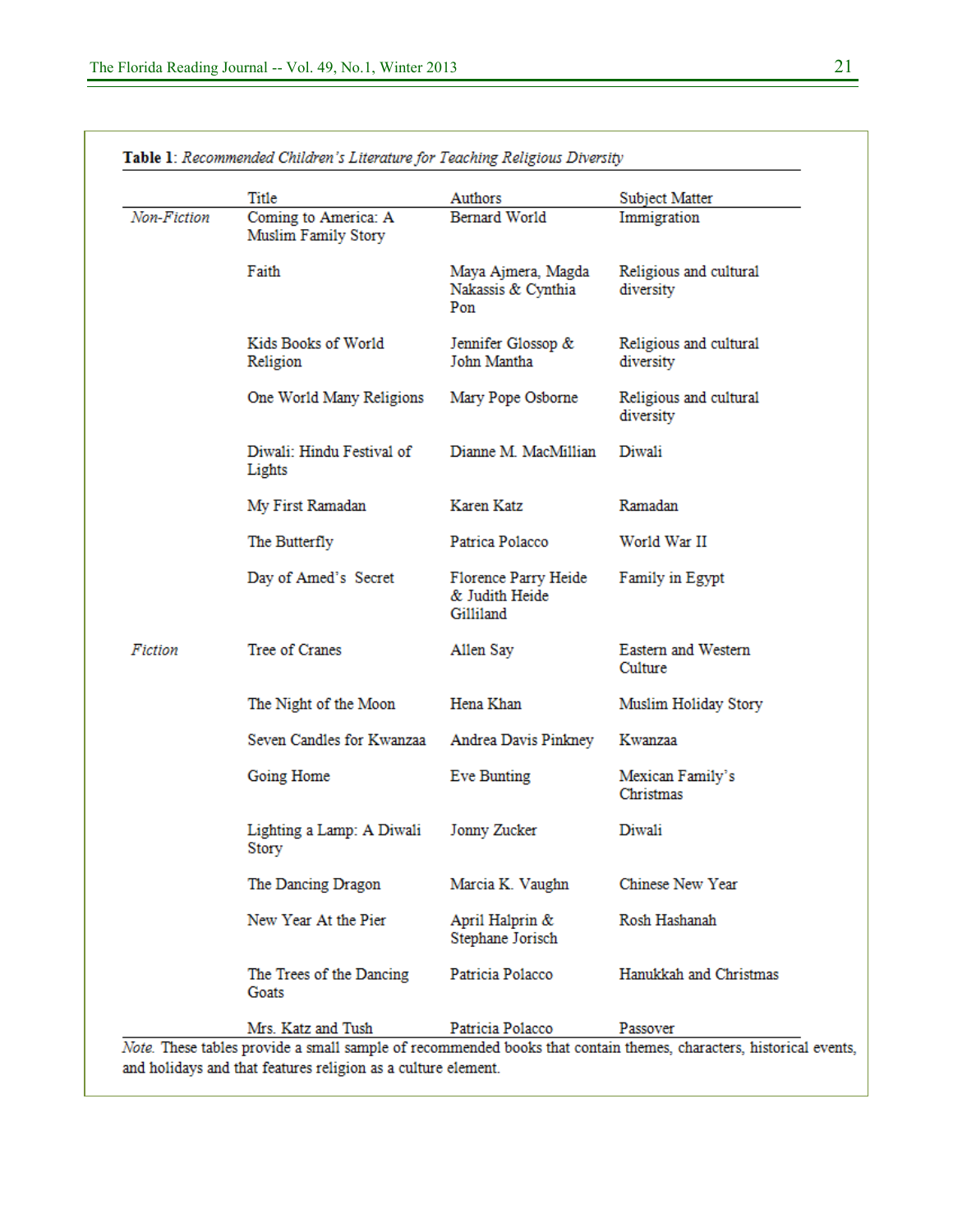#### **References**

- Al-Hazza, T., & Bucher, K.T. (2008). Building Arab Americans' cultural identity and acceptance with children's literature. *The Reading Teacher, 62*(3), 210–219.
- Au, K.H. (2011). *Literacy Achievement and diversity: Keys to success for students, teachers and schools.* New York, NY: Teachers College Press.
- Evans, L.S. & Gunn, A. A. (2011). It's not just the language: Culture as an essential component in preservice teacher education. *Journal of Multiculturalism in Education, 7*(1), 1-8.
- Gunn, A. A. (2011). *Developing a Culturally Responsive Literacy Pedagogy: Preservice Teachers, Teaching Cases, and Postcard Narratives.* (Doctoral Dissertation). ReRetrieved from Proquest. (AAT3432801)
- Bennett, S.V., Gunn, A. A., & Morton, M. I. (2012). Experiences of four preservice and in-service teachers from diverse spiritual backgrounds in educational contexts. Paper presented at the annual meeting of *American Educational Research Association*, Vancouver, British Columbia, Canada.
- Ayers, S. J., & Reid, S. (2005). Teaching about religion in elementary school: The experience of one Texas district. *The Social Studies, 96*(1), 14-17.
- Banks, J.A. (2006). *Race, culture, and education: The selected works of James A. Banks*. London: Routledge, Taylor & Francis Group.
- Blumenfeld, W. J. (2006). Christian privilege and the promotion of "secular" and not-so "secular" mainline Christianity in public schooling and in the larger society. *Equity & Excellence in Education, 39,* 195-210.
- Crisp, T. (2012). Including diverse children's and young adult literature in classrooms and curricula. *The Florida Reading Journal, 48*(2), 27-28.
- Dever, M.T., Whitaker, M. L., & Byrnes, D. A. (2001). The 4 th R: Teaching about religion in the public schools. *The Social Studies, 92*(5), 220-229.
- Douglass, S.L. (2002). Teaching about religion. *The World in the Classroom, 60*(2), 32-36.
- Gay, G. (2002). Preparing for culturally responsive reaching. *Journal of Teacher Education, 53*, 106-116.
- Green, C., & Oldendorf, S. B. (2005). Teaching religious diversity through children's literature. *Childhood Education, 81*(4), 209- 218.
- Ladson-Billings, G. (1995). Toward a theory of culturally relevant pedagogy. *American*
- *Educational Research Journal, 32,* 465-491.
- Livingston, N., & Kurkjian, C. (2005). Circles and celebrations: Learning about other cultures through literature. *The Reading Teacher, 58*(7), 696–703.
- Morgan, H. (2008/2009). Teaching tolerance and reaching diverse students through the use of children's books. *Childhood Education, 85*(2), 106G-106J.
- Noddings, N. (2008). Spirituality and religion in public schooling. *Yearbook of the National Society for the Study of Education, 107*(1), 185-195.
- Phuntsog, N. (2001). Culturally responsive teaching: What do selected United States
- elementary school teachers think? *Intercultural Education, 12,* 51-64.
- Rychly, L., & Graves, E. (2012). Teacher characteristics for culturally responsive pedagogy. *Multicultural Perspectives, 14*(1), 44-49.
- Schlosser, L. Z. (2003). Christian privilege: Breaking a sacred taboo. *Journal of Multicultural Counseling and Development, 31*(1), 44-51.
- Subedi, B. (2006). Preservice teachers' beliefs and practices: Religion and religious